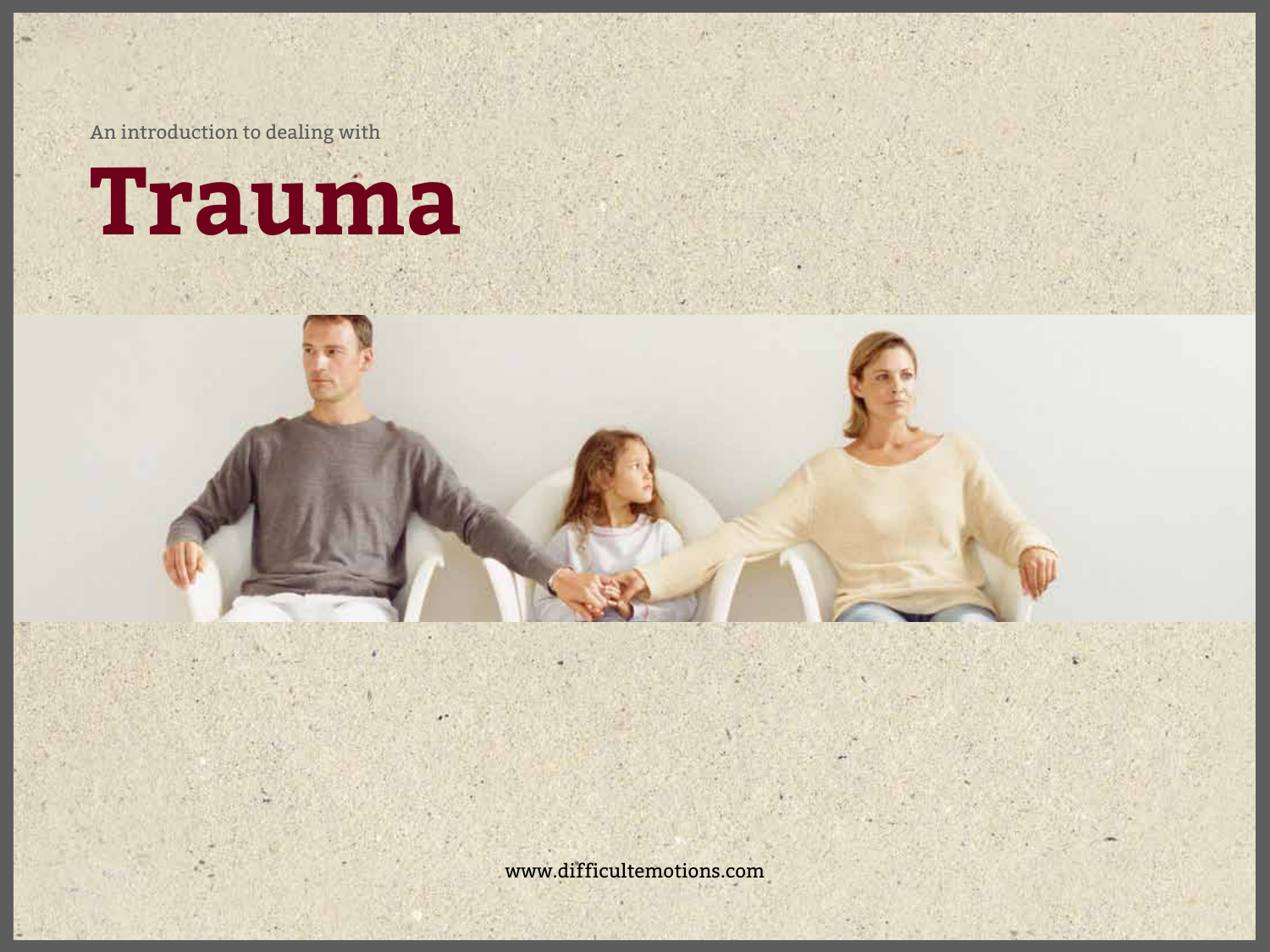### What is Trauma?

Everyone is affected by trauma or traumatic events during his or her lifetime. And our responses to these events – however moderate or severe – are often normal. You may be wondering, 'What is normal?' In cases of trauma, there is a whole range of normal reactions, including:



**A sense of impending catastrophe**  *Recognition of grave danger*

**Enormous sadness**  *A feeling of vulnerability*

**Outrage and anger**  *Relief and guilt about surviving*

**A loss of focus/concentration**  *Self-destructive behaviours*

**Flashbacks/nightmares**  *Interrupted sleep*

Grief is also part of the traumatic experience. Grief is a kind of 'normal illness' whereby the body and mind heal from a loss. Therefore the grieving person also may have transient symptoms like trouble concentrating and sleeping, memory problems, feeling as if life is meaningless or a general lack of enthusiasm for daily living.

Following exposure to trauma, many factors can trigger intense revivals of our initial reactions. These unexpected reminders lurk at the edge of our awareness and can prompt sudden emotional reactions. What's important to remember is that the vast majority of people, 80 to 90 percent, do not become significantly impaired or disabled by tragic experiences – even those whose lives are profoundly affected. Human beings are amazingly resilient. Most of us are able, eventually, to resume normal lives even after the most painful tragedies.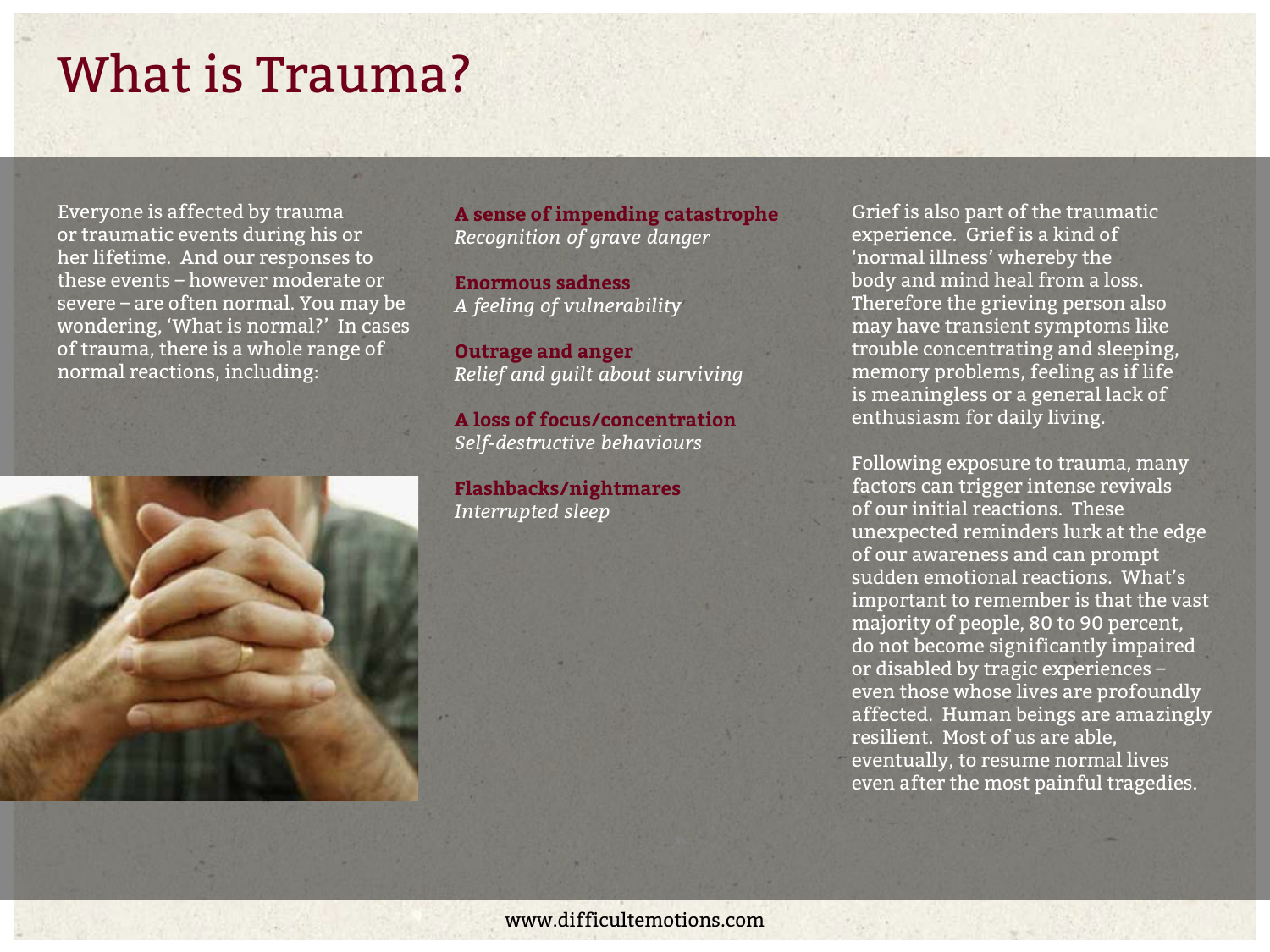#### Who is at risk?

It's not always easy to know who's at risk for suffering more severe reactions to trauma.

Generally those who are directly affected are most vulnerable, as are people who are already stressed, lack support systems, or have a history of prior trauma or emotional illness.

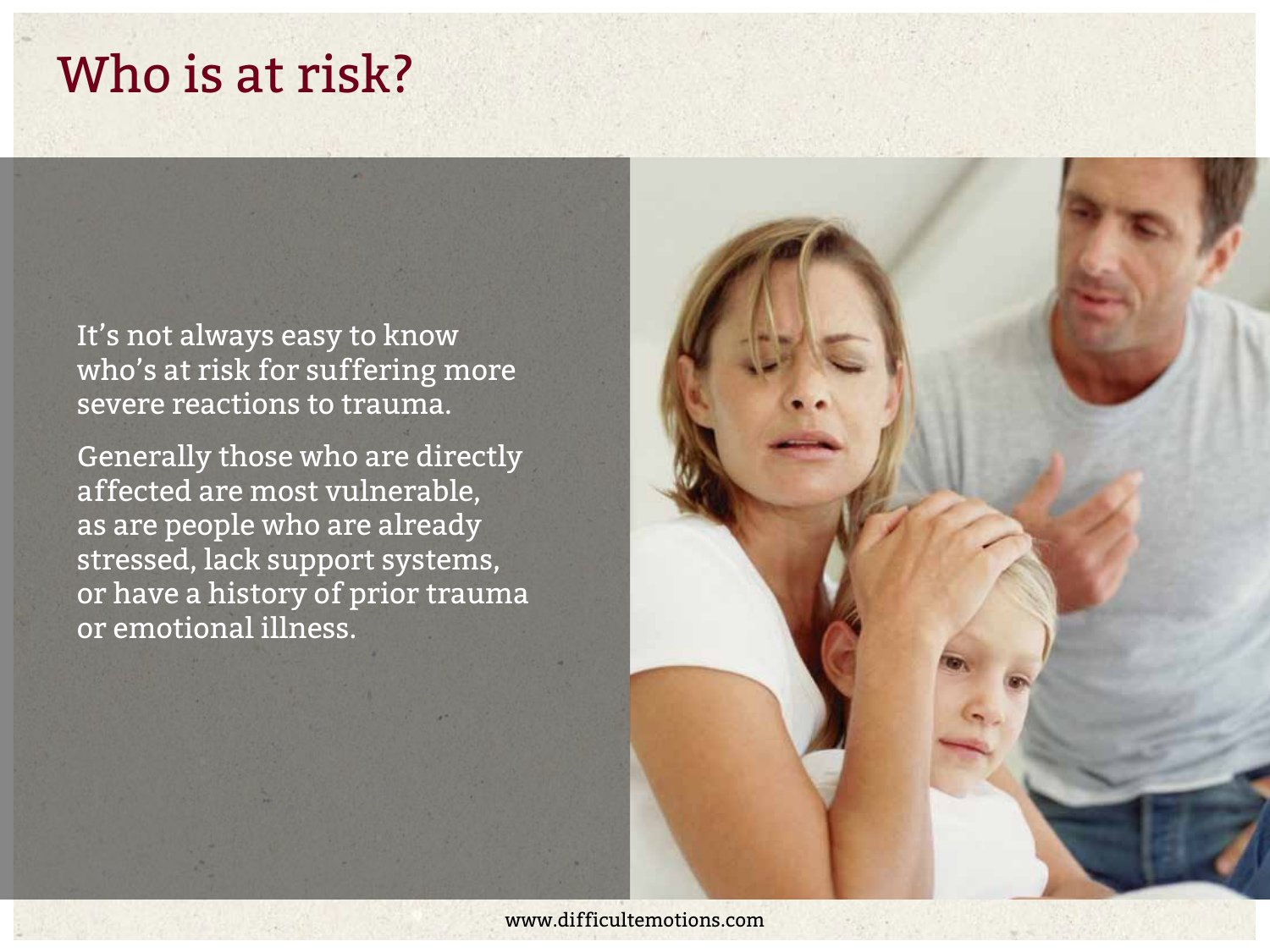#### Trauma and Children

The symptoms of trauma among children are not always as clear. Children and adolescents often find it hard to ask for, and accept help. Therefore, it's important that parents and teachers be sensitive to the child's needs and watch for any changes in functioning, such as sleeping patterns, eating behaviour, studying and social activities.

Parents can be respectful of the child's ways of dealing with trauma by allowing him or her to talk about feelings and express them in drawings and other 'non-verbal' constructive activities. Help children understand they are safe and loved. Provide explanations that are simple to understand. Be a good listener and observer. Most children work through the circumstances just fine. In fact, studies show that even after a major traumatic event, most children, too, do not become seriously disabled.

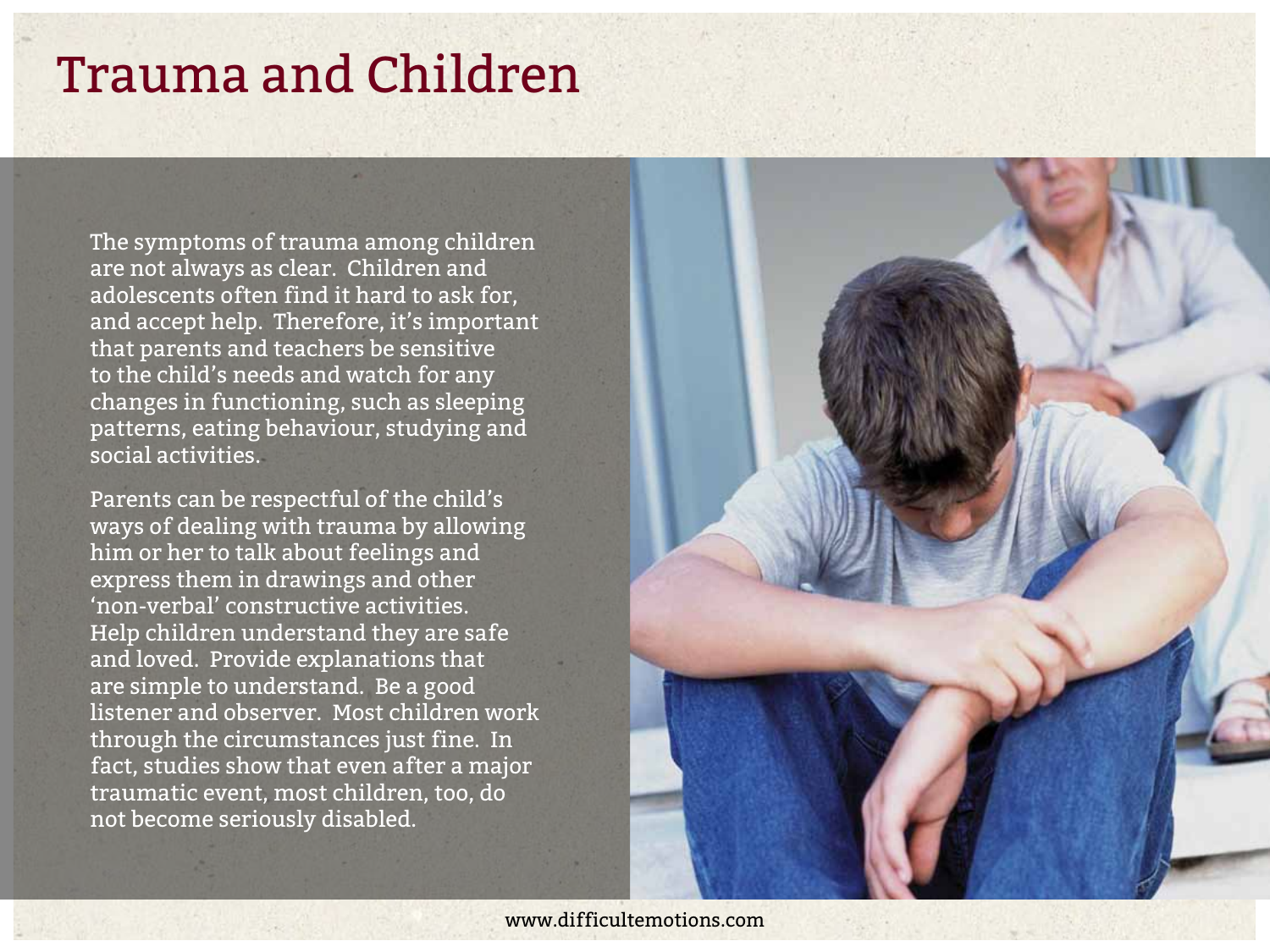#### How to Cope?

People who have suffered a traumatic experience often feel 'crazy' or abnormal. Trauma can affect the way we think, feel and behave. To help deal with these feelings, look for ways to restore and recover a sense of safety, trust, control and self-worth. Be willing to make use of available supports. There are many ways to relieve anxiety. Identify and use what works for you.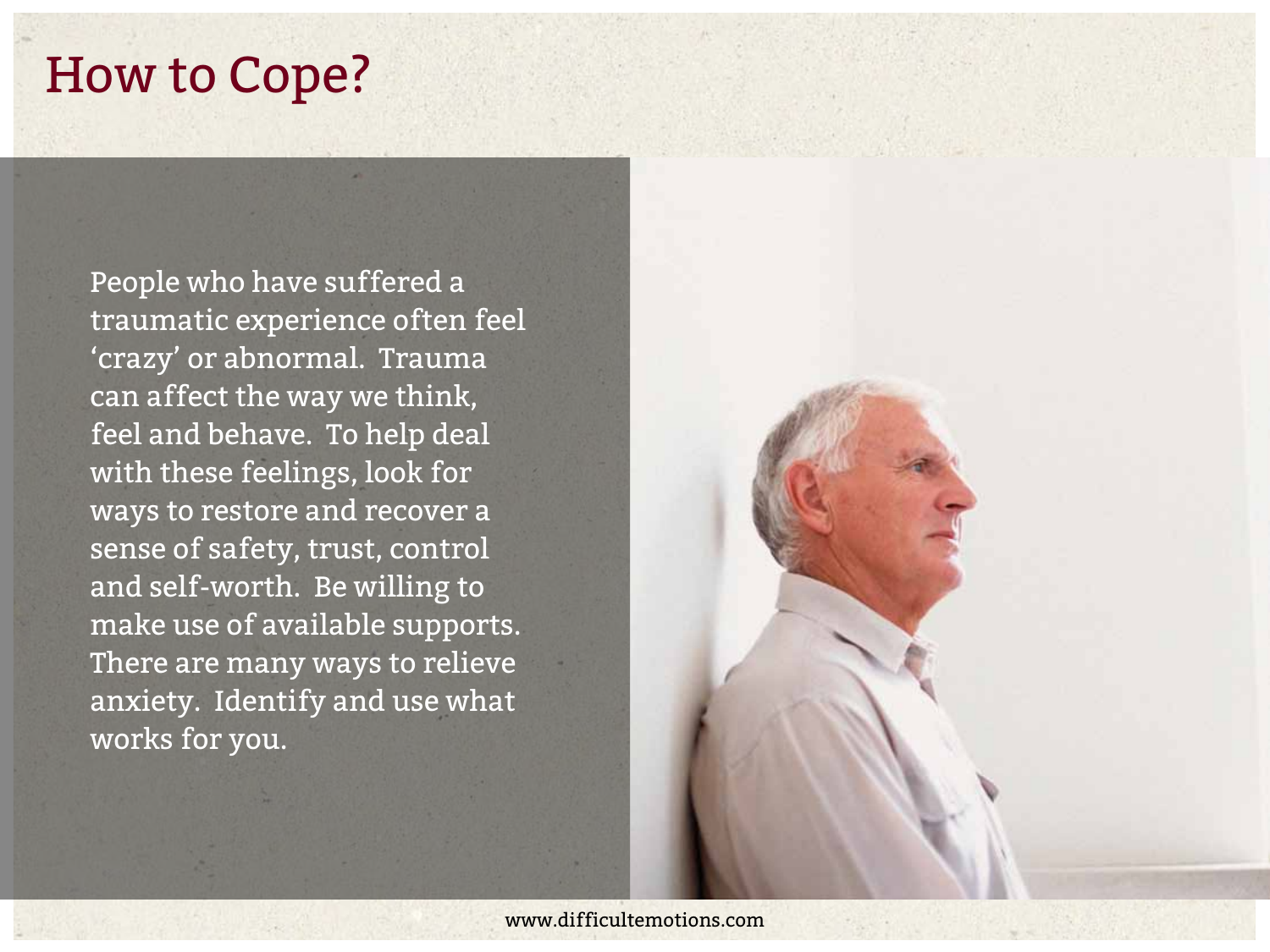## How to deal with Trauma?

#### **10 important tips:**

- 1. Take care of yourself. Do things that will be soothing or comfortable to you to provide a 'release'. Exercising, writing in a journal, meditating, listening to music and spending time with friends and family are just a few ways we can help to restore a sense of normality.
- 2. Pay attention to your own reactions and feelings; try to put your experiences into words.
- 3. Don't try to downplay or minimise what's happened.
- 4. Talk to people who have had similar experiences and seek their support.
- 5. Avoid impulsive changes in your life.
- 6. Give yourself time to grieve and to cry if necessary.
- 7. Pay attention to such things as your diet, sugar, caffeine or nicotine intake and alcohol or recreational drug use.
- 8. Be willing to engage with other people.
- 9. Take your time to heal.
- 10. Seek therapeutic support such as counselling, to talk about how your feeling.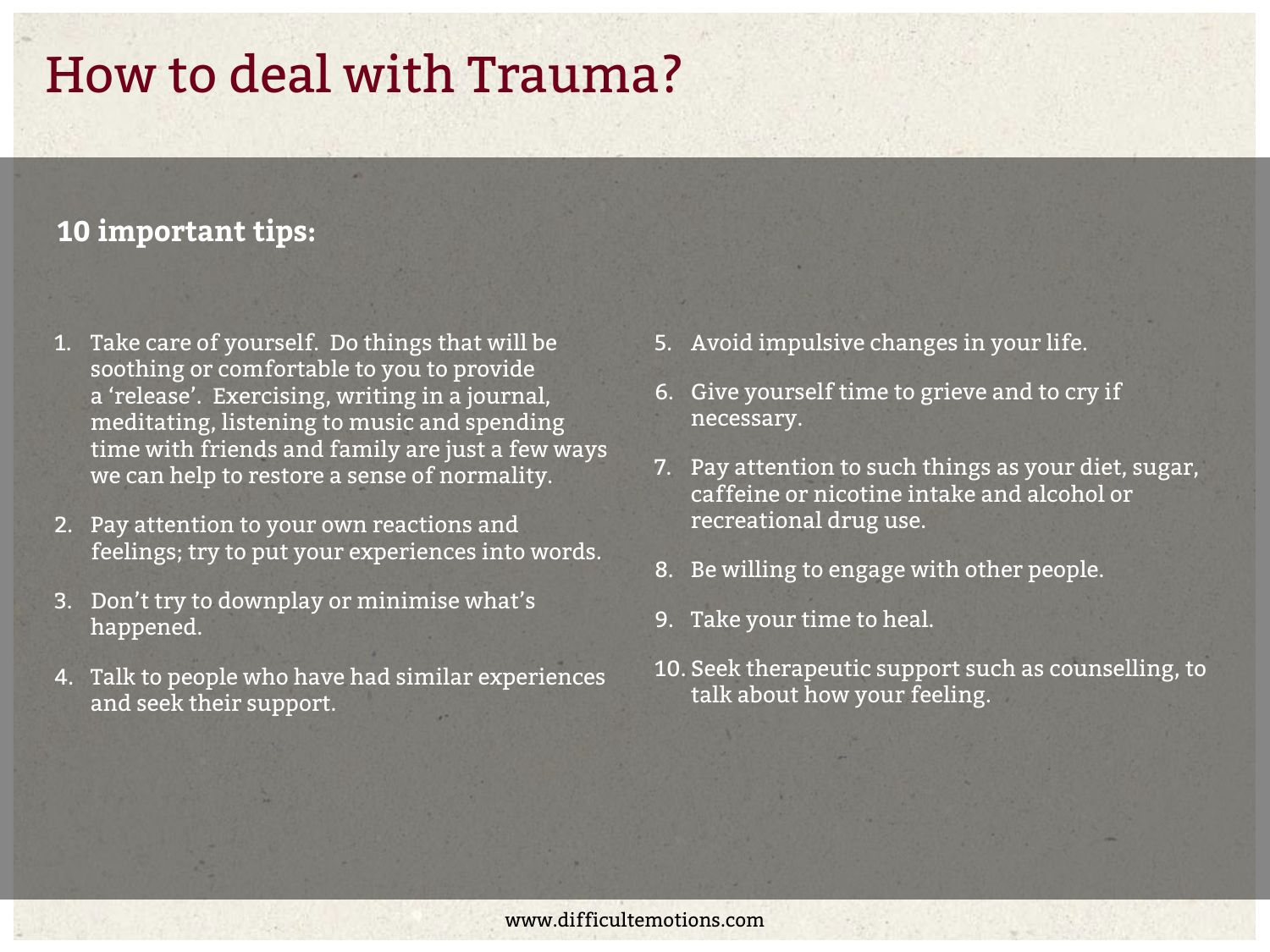### What Communities can do?



A community that has undergone a tragic event should come together to offer support in various ways. Providing education is useful. Memorial services, support groups, accurate information and a gradual re-building of shattered lives are very important. Being aware of and making a range of professional services available is also helpful. The focus for the community should be rallying around its survivors and the grieving to promote a healing process.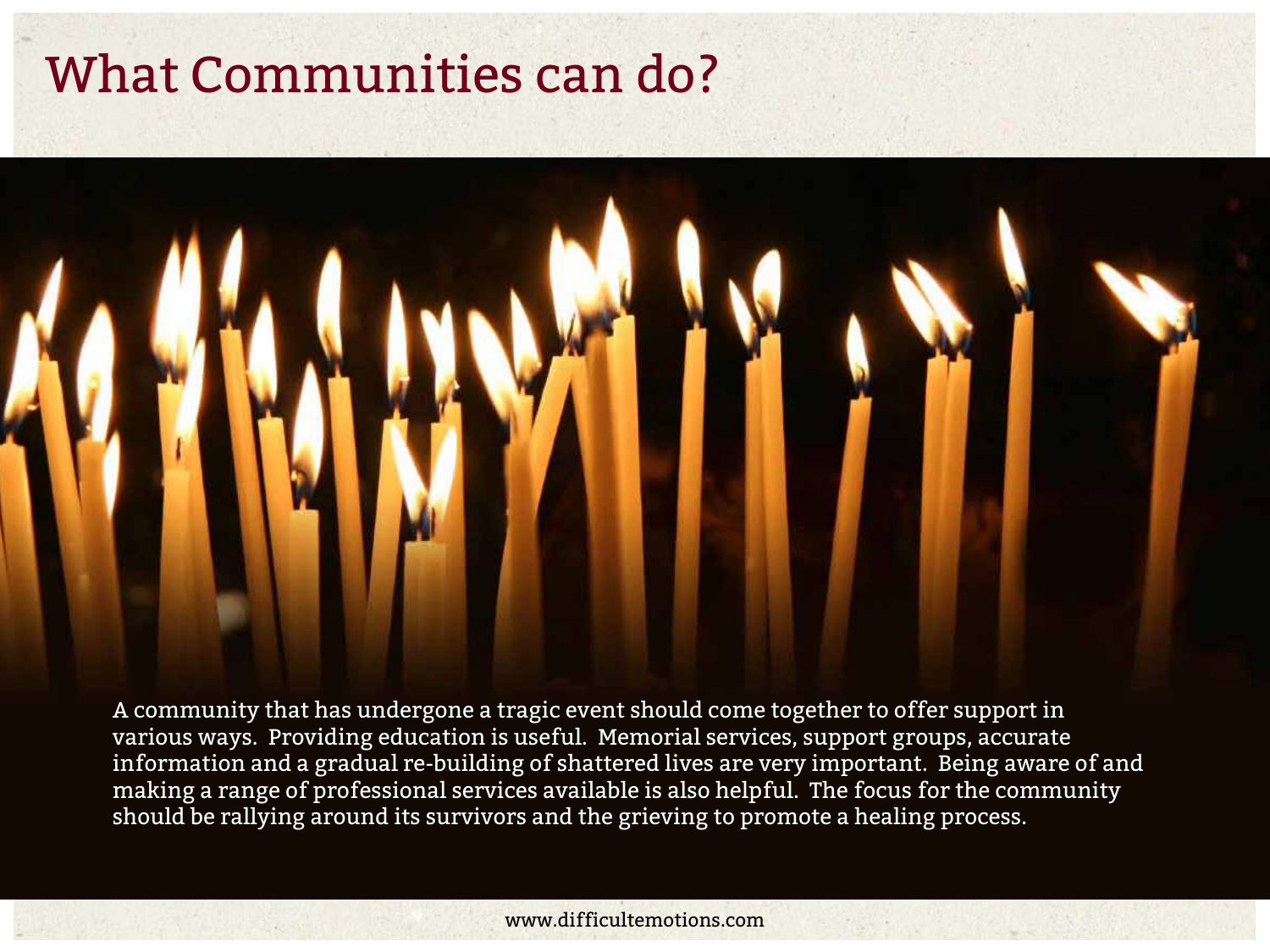# Getting Further Help

In some instances when trauma is severe, it can result in persistent panic attacks, depression, substance abuse or Post Traumatic Stress Disorder (PTSD), a condition that can last a brief time or become chronic. In PTSD, one can experience the repeated anxious reliving of a traumatic event over an extended period of time; people can experience vivid flashbacks or, conversely, they may try to avoid anything that reminds them of the event; or they may become irritable, have trouble sleeping or concentrating.

In considering professional help, these are some of the important questions to consider. Is the level of distress interfering with normal routines? Do you find yourself turning to 'dysfunctional' ways of coping such as drug or alcohol abuse or violent or abusive behaviour? Do these symptoms fade over time? Are you beginning to feel emotionally disabled?

A person suffering from severe trauma or depression should contact their doctor or a mental health professional for an evaluation. Medication may prove helpful. Psychotherapy/ counselling has also been proven to be helpful.

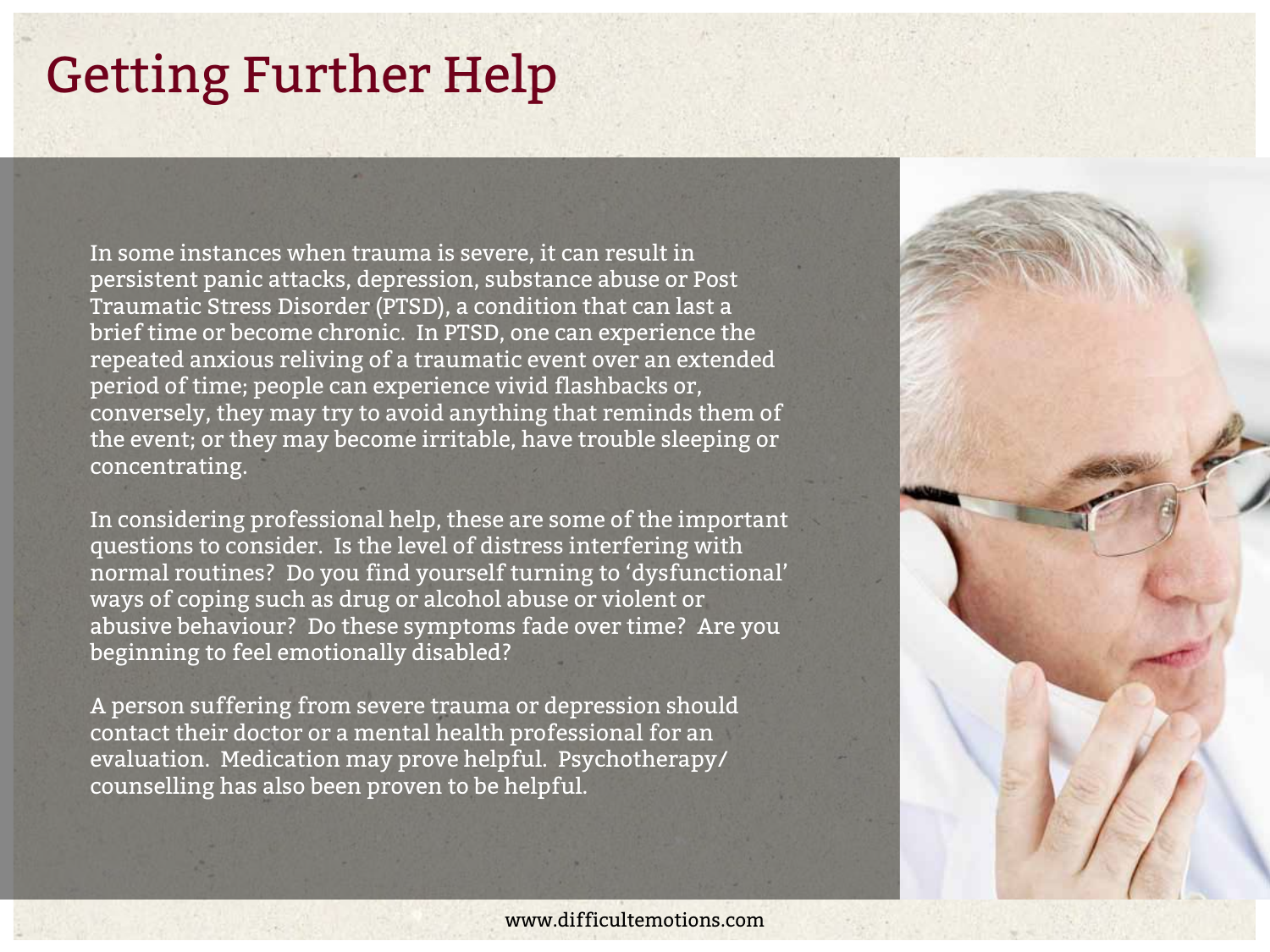## Remember

Research suggests that getting help as soon as possible after a traumatic experience can limit or prevent future problems arising.

**CONTRACT**